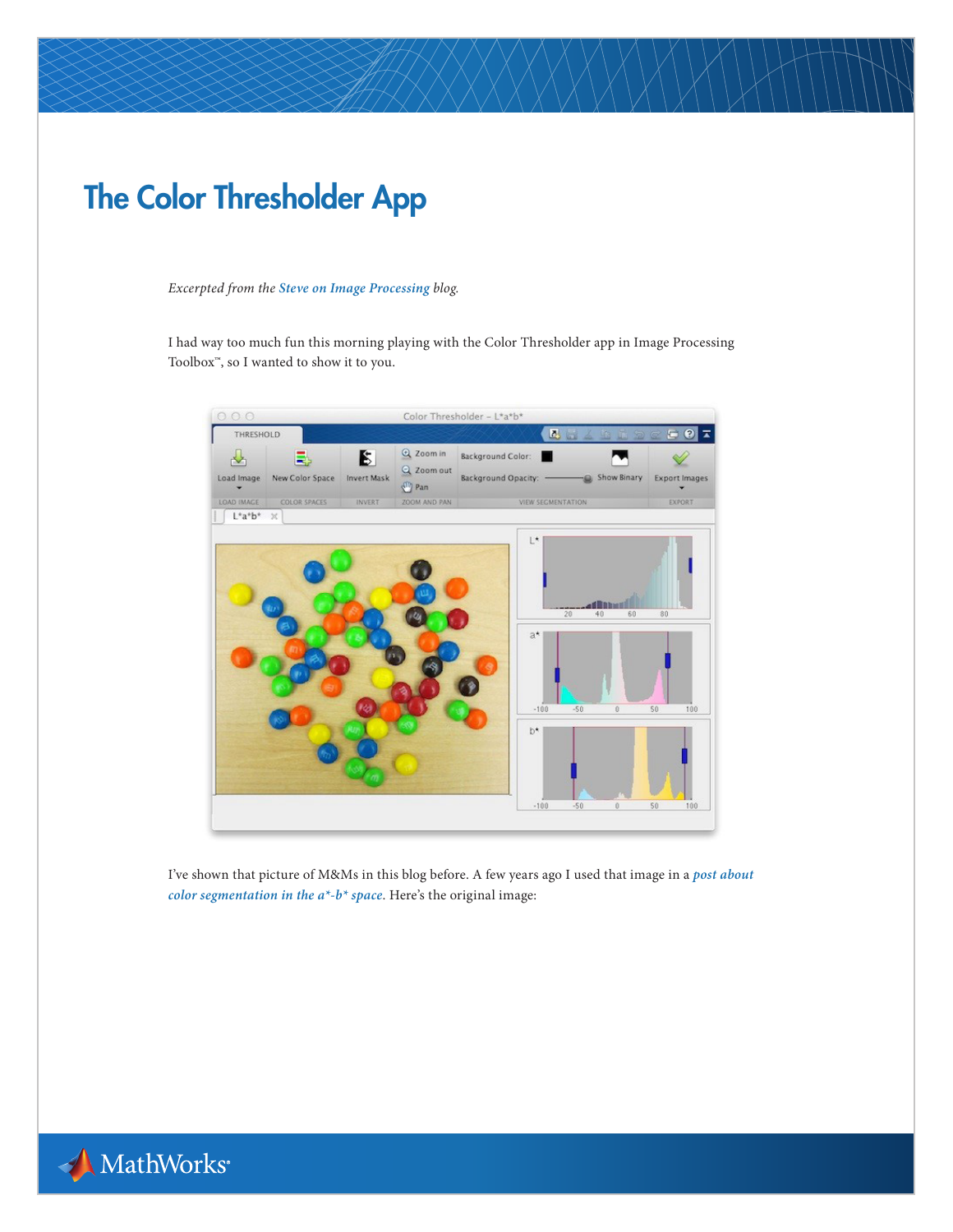

You can find the Color Thresholder app by clicking on the Apps tab in MATLAB®.



I found the Color Thresholder to be a fun way to explore the a\* coordinate (green to red/magenta) and the b\* coordinate (blue to yellow) in the L\*a\*b\* color space. Some of the M&Ms have colors that can be segmented completely using just one of the color coordinates. Below I have segmented the green ones by selecting one of the peaks in the a\* coordinate.

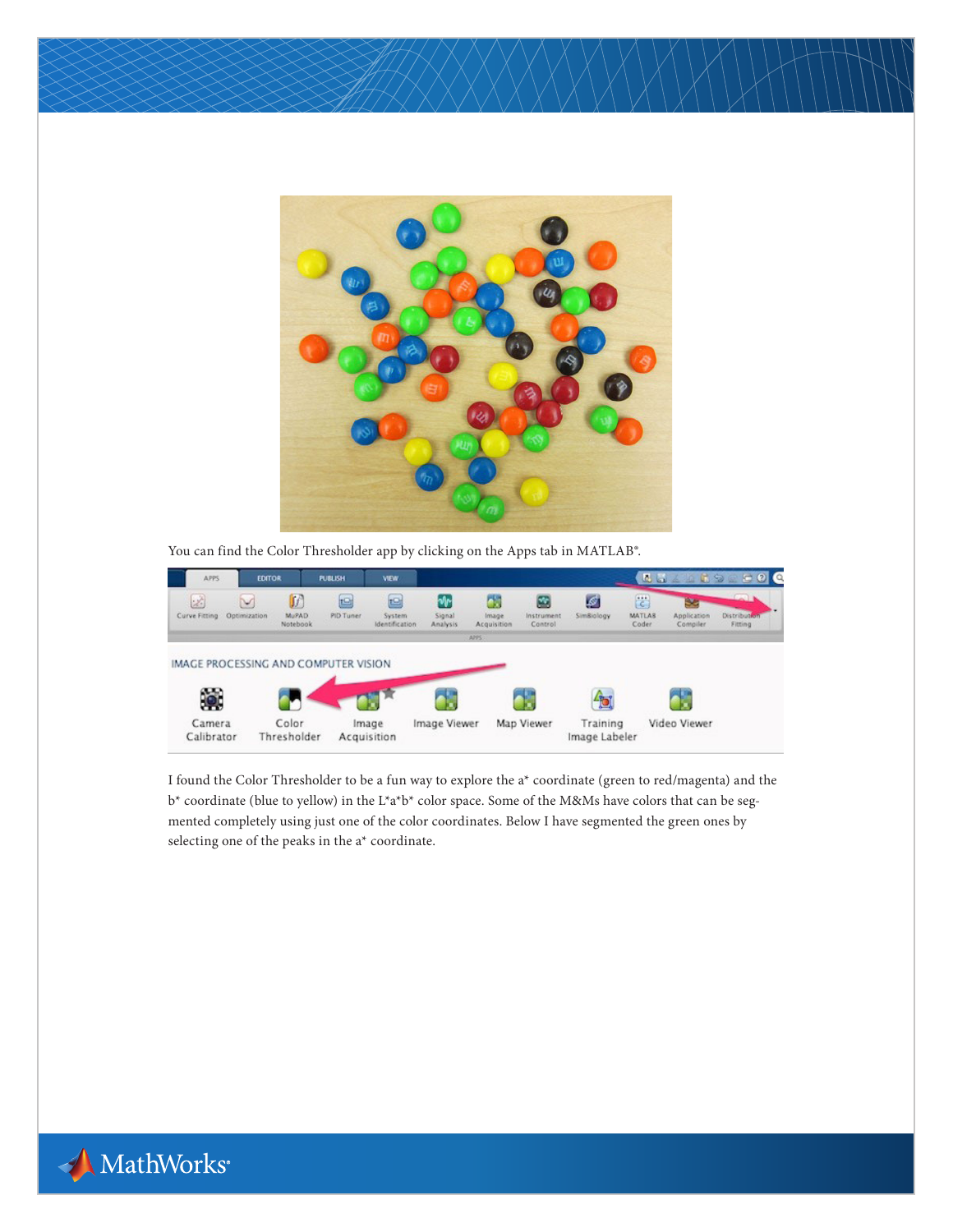

But sometimes it is necessary to use both the a\* and b\* coordinates. The screen shot below demonstrates that one of the a\* peaks corresponds to two different candy colors, orange and red.



To get either orange or red, you have to narrow down the range in the b\* coordinate.

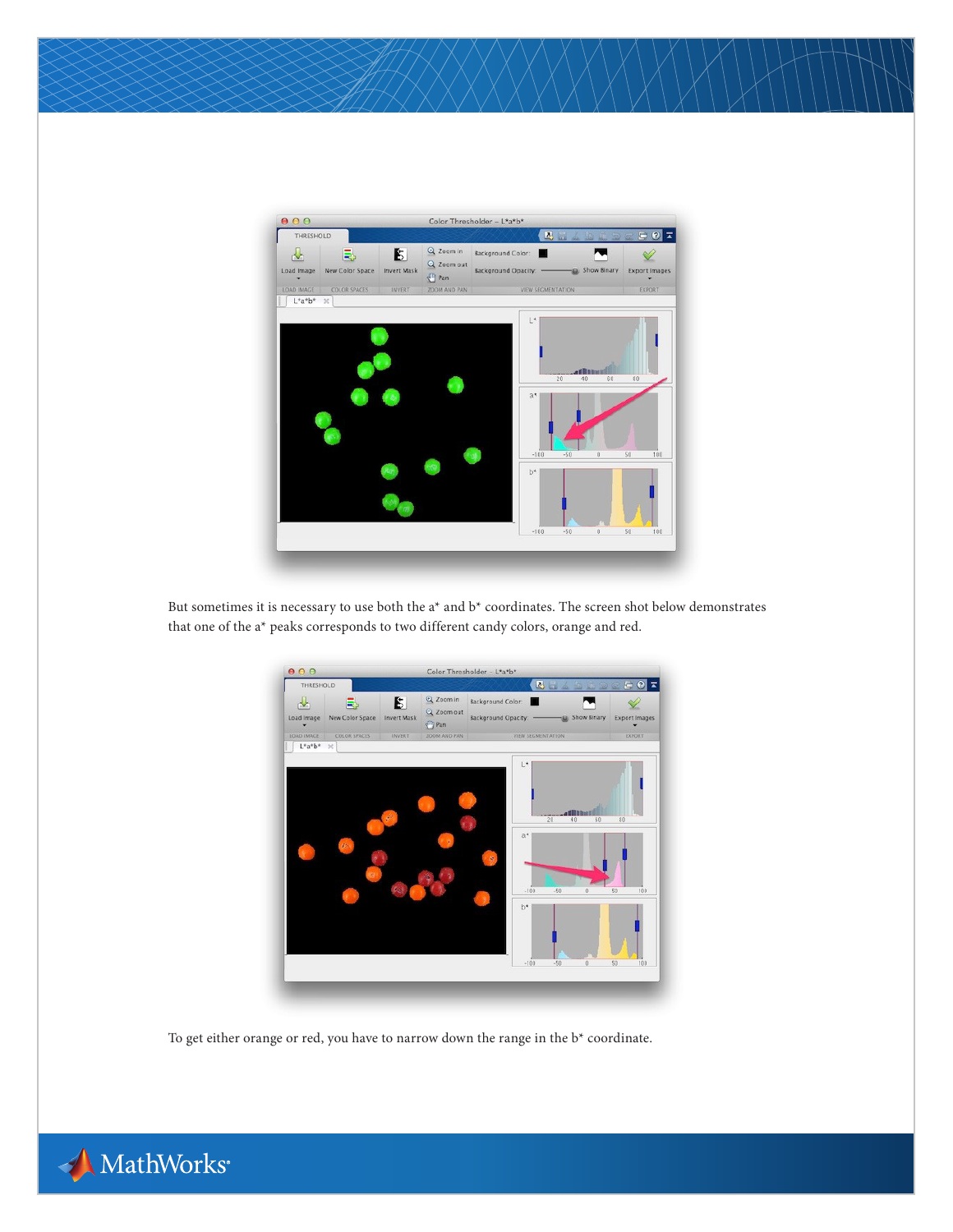



It turns out the color of my desk is different from all of the candy colors.

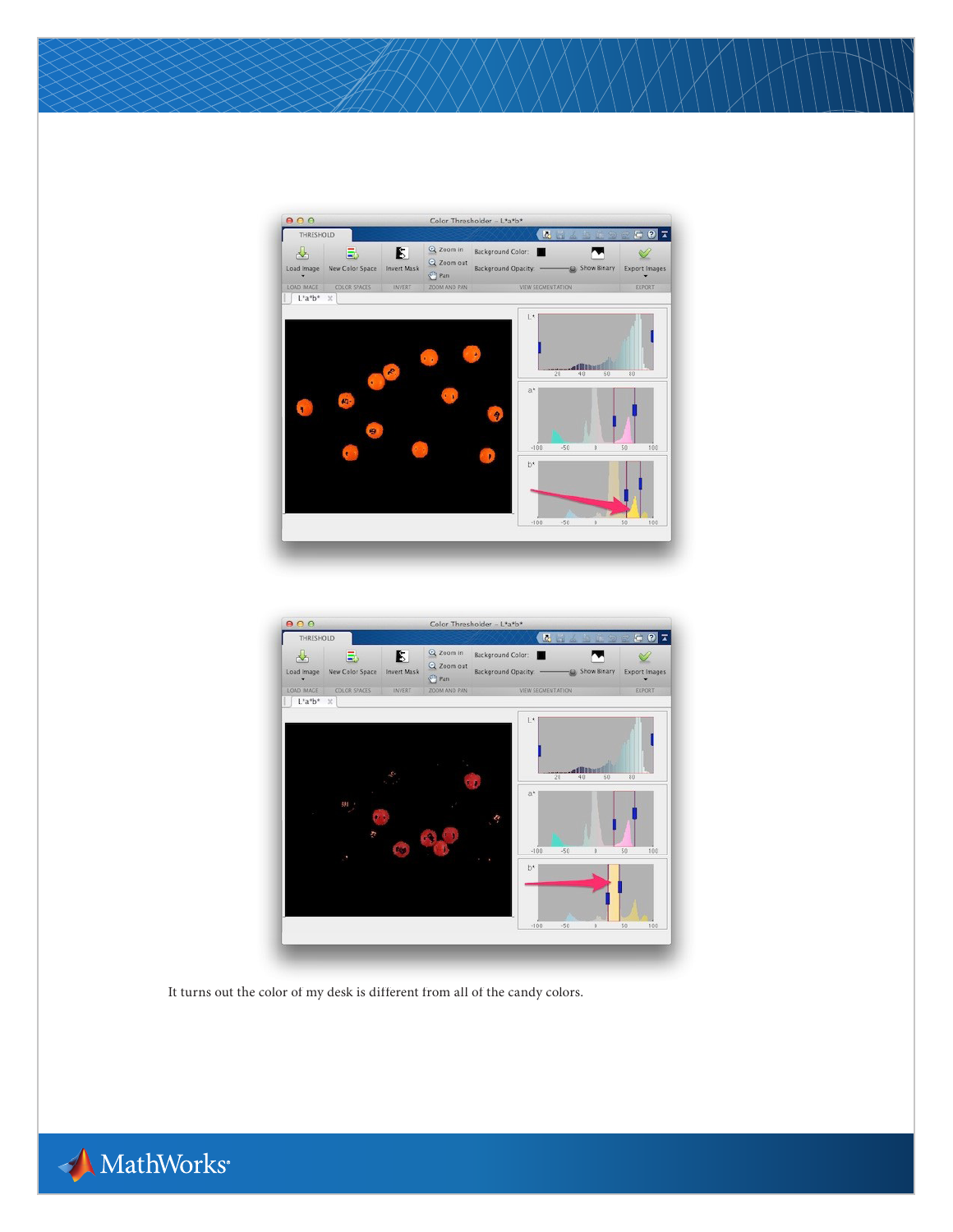

You can use the opacity slider to let some of the rest of the image show through.



If you want to automate the segmentation process, the Color Thresholder app can help you get started by generating some code for you.

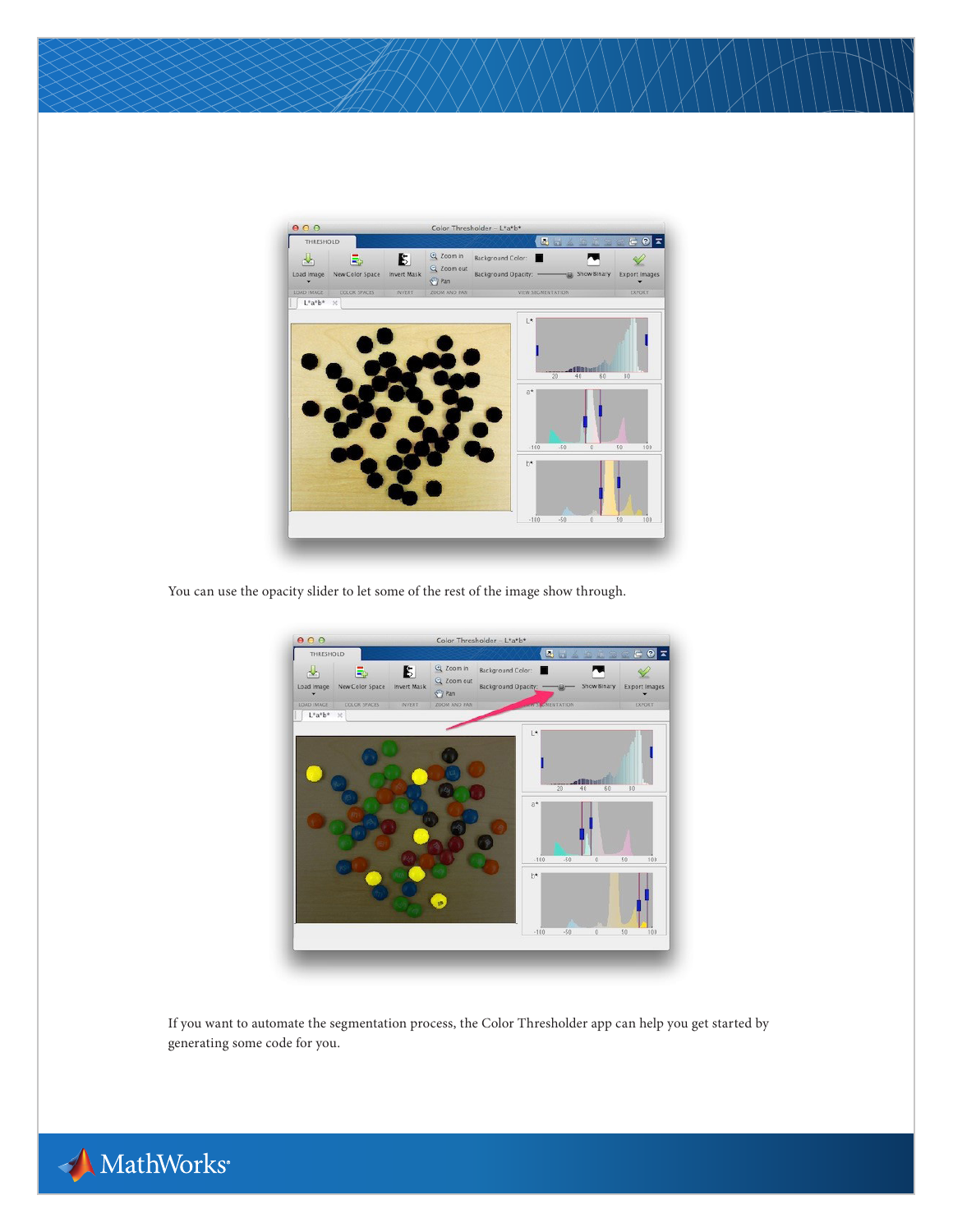

function [BW,maskedRGBImage] = createMask(RGB) % % Auto-generated by colorThresholder app on 01-Apr-2016 %------------------------------------------------------

```
% Convert RGB image to chosen color space
RGB = im2double(RGB);
cform = makecform('srgb2lab', 'AdaptedWhitePoint', whitepoint('D65'));
I = applycform(RGB,cform);
```

```
% Define thresholds for channel 1 based on histogram settings
channel1Min = 4.238;
channel1Max = 96.916;
```
MathWorks®